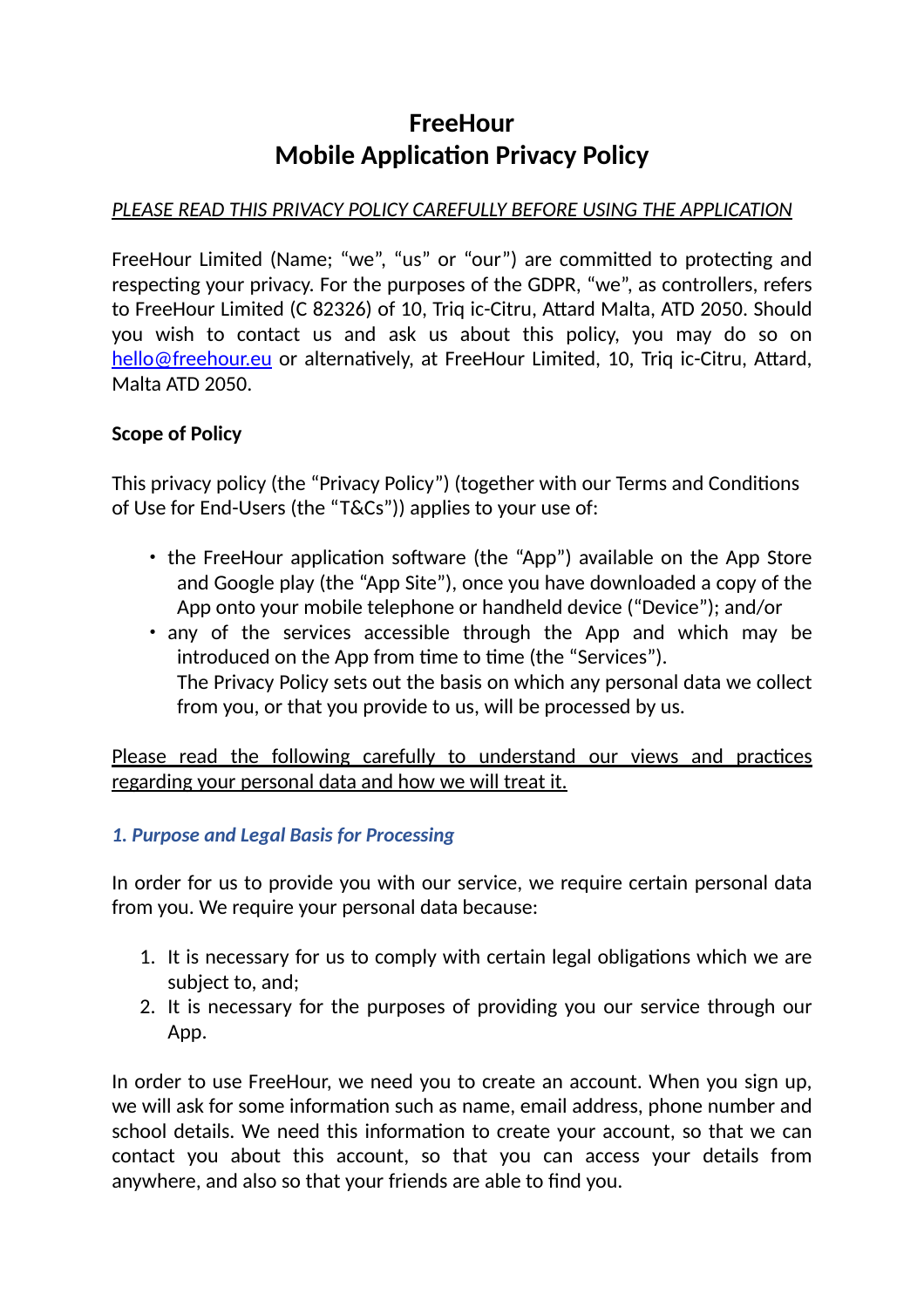Therefore, providing us with this personal data is a requirement necessary to enter into a contract and be able to use the App and/or our Services. Failure to provide personal data will prohibit you from making use of the App and/or our Services.

If you do not wish to be bound by this Privacy Policy, please delete the App from the device/s on which it is being used, immediately and contact us at FreeHour Limited 10, Triq ic-Citru, Attard, Malta ATD2050 or on [hello@freehour.eu](mailto:hello@freehour.eu).

## *2. Information We Collect From You*

We will collect and process the following data about you:

- 1.**Information you give us ("Submitted Information"):** This is information you give us about you by filling in forms on the App or websites we operate or may operate from time to time (collectively, "Our Sites"), or by corresponding with us (for example, by e- mail or chat). It includes information you provide when you download or register to use the App, subscribe to any of our Services, search for the App or a Service, share data via the App's social media functions, enter a competition, promotion or survey, search for job listings, and any other activities commonly carried out in connection with the App, and when you report a problem with the App, our Services, and any of Our Sites, including, but not limited to, Facebook pages. If you contact us, we will keep a record of that correspondence. The information you give us may include your name, address, e- mail address and phone number, the Device's phone number, age, username, and other registration information.
- 2.**Information we collect about you and your Device:** Each time you visit Our Sites or use our App we will automatically collect the following information:

(a) technical information, including the type of mobile device or handheld device you use, a unique device identifier (for example the mobile phone number used by the Device), mobile network information, your mobile operating system, the type of mobile browser you use, and time zone setting ("Device Information");

(b) information stored on your Device, including contact information, friends lists, login information, Facebook ID, educational timetables, area of study, school name, profile picture, or other digital content, and job listing search preferences ("Content Information");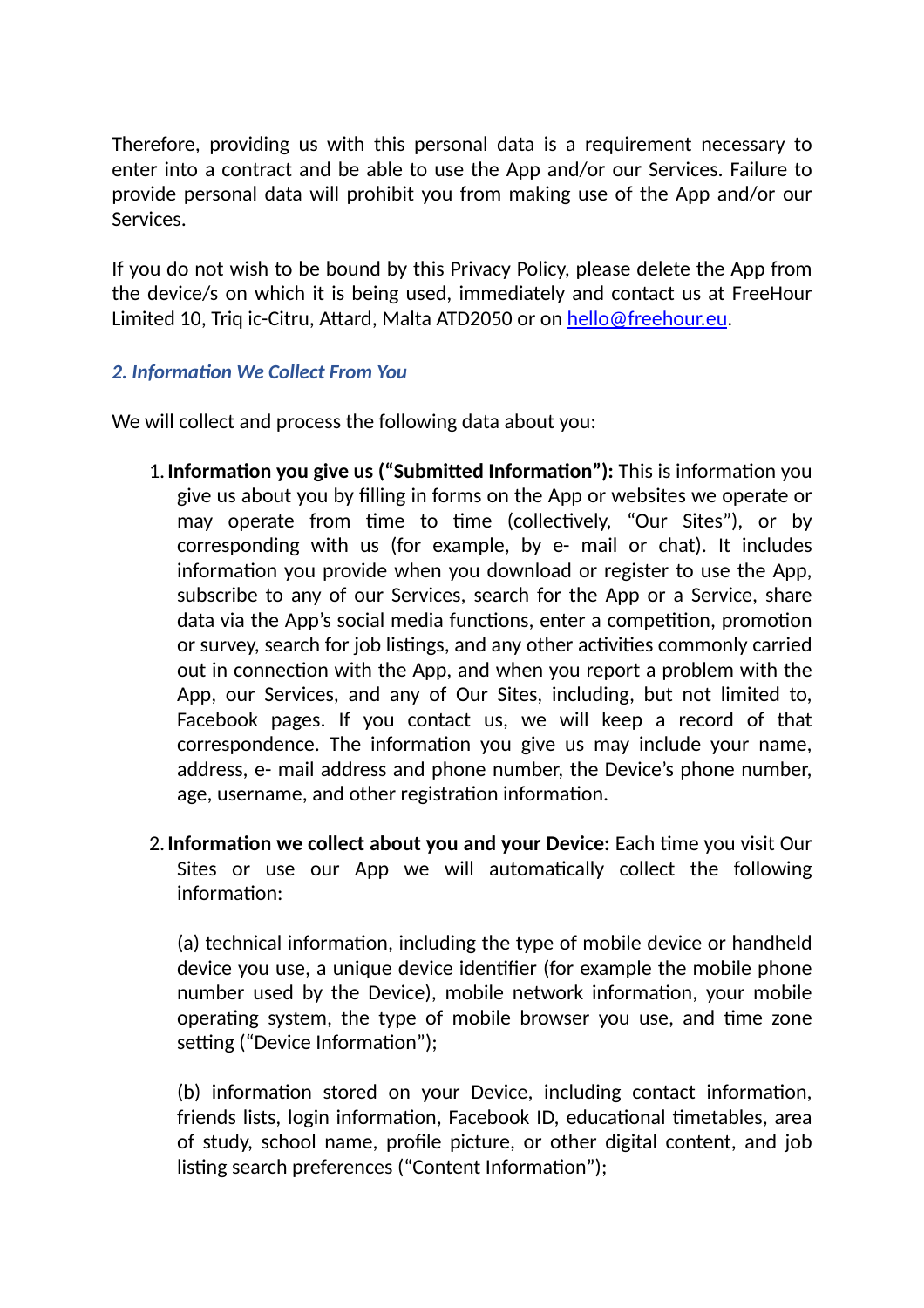(c) calendars and calendar events imported from Google Calendar including access token provided by Google when you attempt to login using Google. Once logged in to Google, we will retrieve your Google Calendars and events from your selected calendars. This data is retrieved and used only for the purpose of creating a timetable that you can use within FreeHour ("Third Party Information");

(d) details of your use of the App or any other applications we operate or may operate from time to time, or your visits to our App Site or any of Our Sites including, but not limited to traffic data, weblogs and other communication data, whether this is required for our own billing purposes or otherwise and the resources that you access ("Log Information").

- 3. **Location information:** We also use or may use GPS technology to determine your current location. Some of our location-enabled Services require your personal data for the feature to work. If you wish to use the particular feature, you will be asked to consent to your data being used for this purpose. You can withdraw your consent at any time by contacting us at FreeHour Limited 10, Triq ic-Citru, Attard, Malta ATD2050 or on [hello@freehour.eu.](mailto:hello@freehour.eu) You can remove permissions manually by following the steps [here](https://support.apple.com/en-us/HT207092) for Apple/iOS devices, or [here](https://support.google.com/android/answer/9431959?hl=en) for Android devices.
- 4.**Information we receive from other sources:** We are working closely with third parties (including Facebook). We will notify you when we receive information about you from them and the purposes for which we intend to use that information ("Third Party Information").
- 5.**Unique application numbers**: When you install or uninstall a Service containing a unique application number or when such a Service searches for automatic updates, that number and information about your installation, for example, the type of operating system, may be sent to us.

## *3. Cookies*

Our website does not collect cookies.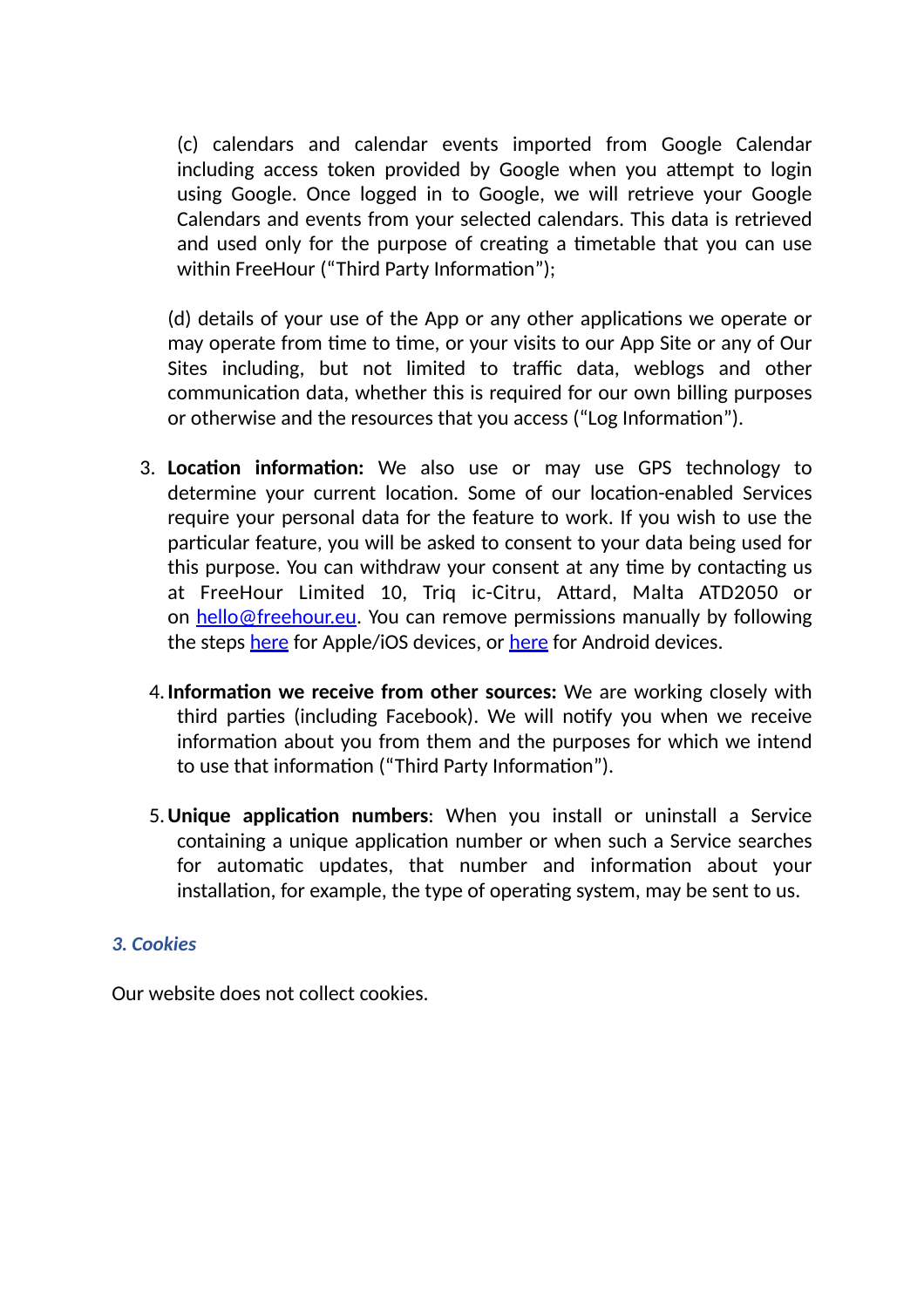## *4. Uses Made of the Information*

We use information held about you in the following ways:

- 1. Device Information: This information is used for the Third-Party service used for sending push notifications, currently One Signal.
- 2. Content Information: This is the information that the user is entering when using the App for the purpose of sharing with friends. This information is also used to provide targeted advertisements on the App.
- 3. Log Information: To analyse how frequently the App is being used and what areas of the App have been used or viewed. This information is also used to troubleshoot any problems that may occur within the system. However, any information used to locate which sections of our App are used is anonymous, and we will not know which sections a specific User (you) has accessed.
- 4. Location information: This information is used for the purpose of sending push notifications to particular places, depending on which school or university you input in the app.
- 5. Third Party Information: This information is used to facilitate the login and registration process and create an account to be shared with friends; or to import calendar events to auto-generate your timetable on FreeHour.
- 6. Unique application numbers: Same as point 1 Device information above.
- 7. Any additional categories and their purposes:

We may associate any category of information with any other category of information and will treat the combined information as personal data in accordance with this Privacy Policy for as long as it is combined.

We do not disclose information about identifiable individuals to our advertisers, but we may provide them with anonymous aggregate information about our users (for example, we may inform them that 500 men aged under 20 have clicked on their advertisement on any given day). We may also use such aggregate information to help advertisers reach the kind of audience they want to target (for example, women in a particular area). We will use the personal data we have collected from you to enable us to comply with our advertisers' wishes by displaying their advertisement to that target audience. This also ensures that you are also targeted with products that are more likely to be of interest to you.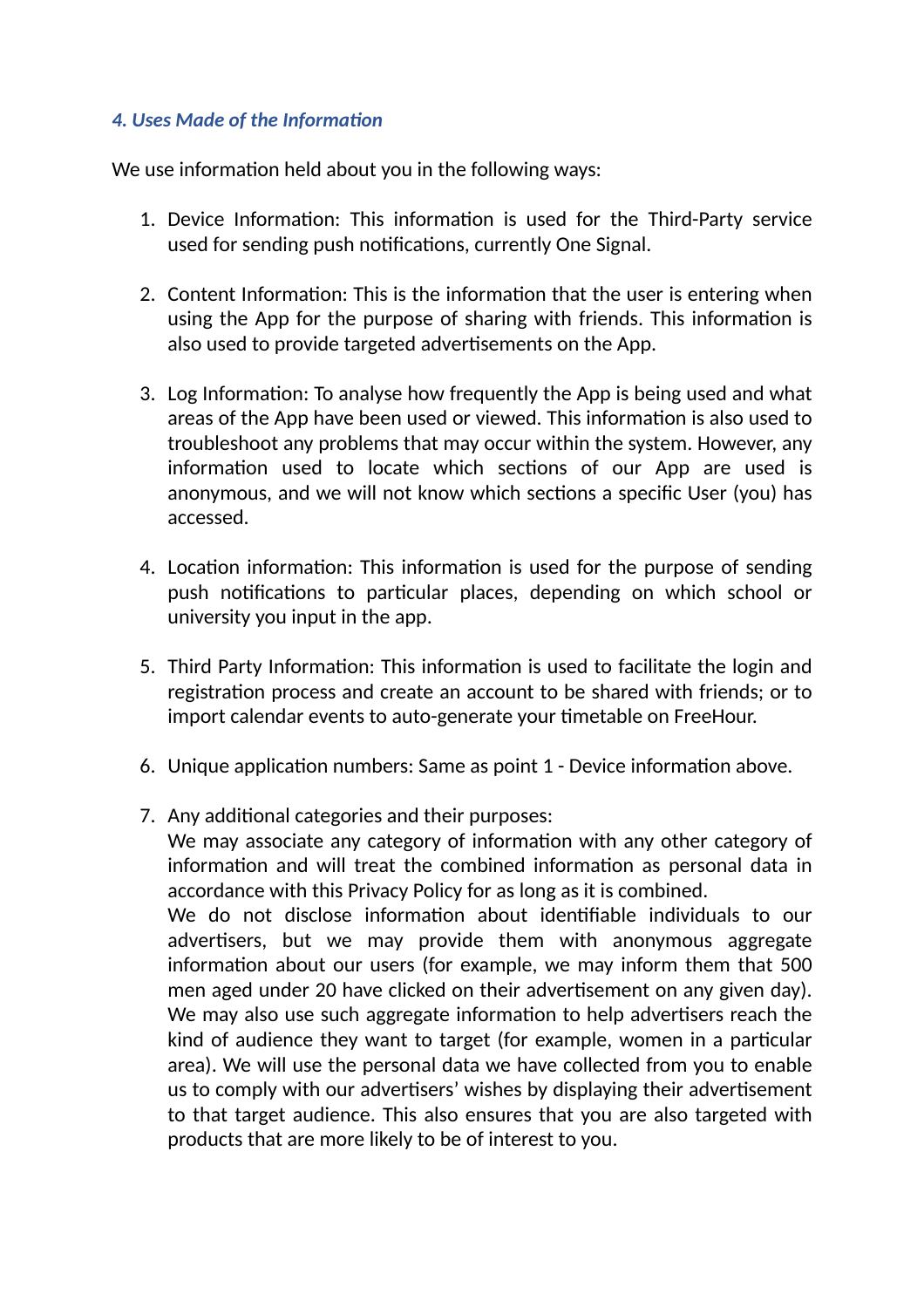## *5. Disclosure of Your Information*

We may disclose your personal information to any member of our group, which means our subsidiaries, our ultimate holding company and its subsidiaries, as defined in article 2 of the Companies Act (Chapter 386 of the Laws of Malta).

We will disclose your personal information to third parties:

- (a) In the event that we sell or buy any business or assets, in which case we will disclose your personal data to seller or buyer of such business or assets. We will let you know before the transfer occurs, and you will have the chance to delete account, thereby deleting your personal data from our servers.
- (b) If FreeHour Limited or substantially all of its assets are acquired by a third party, in which case personal data held by it about its customers will be one of the transferred assets. We will let you know before the transfer occurs, and you will have the chance to delete account, thereby deleting your personal data from our servers.
- (c) If we are under a duty to disclose or share your personal data in order to comply with any legal or regulatory obligation or request.
- (d) In order to:
	- o (i) enforce or apply the T&Cs and other agreements or to investigate
		- potential breaches; or
	- o (ii) protect the rights, property or safety of FreeHour Limited, our customers, or others. This includes exchanging information with other companies and organisations for the purposes of fraud protection.
	- $\circ$  (iii) Protect our interests in the eventuality of a legal claim.

## *6. Where We Store Your Personal Data*

- 1. The data that we collect from you will be transferred to, and stored at, a destination within the European Economic Area (EEA). It will also be processed by staff operating within the EEA who work for us or for one of our suppliers. These staff may be engaged in the fulfilment of your request, order or reservation, and the provision of support services. We will take all steps reasonably necessary to ensure that your data is treated securely and in accordance with the Privacy Policy.
- 2.All information you provide to us is stored on our secure servers, or on secure servers of our service providers.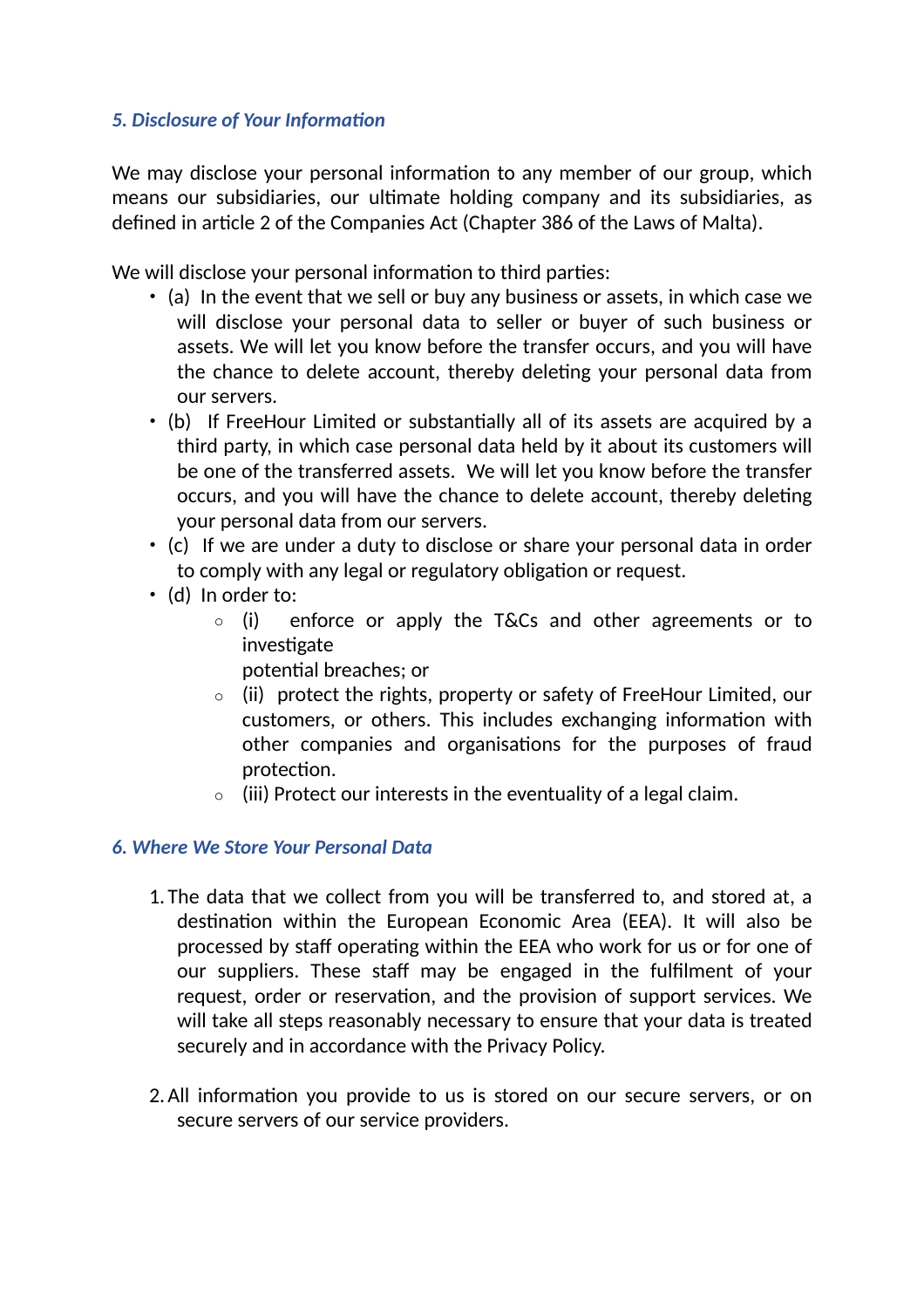- 3.Unfortunately, the transmission of information via the internet is not completely secure. Although we will do our best to protect your personal data, we cannot guarantee the security of your data transmitted to the App, or Our Sites. Once we have received your information, we will use strict procedures and security features to try to prevent unauthorised access.
- 4.We will collect and store personal data on your Device using application data caches and browser web storage (including HTML 5).
- 5.Certain Services include social networking, chat room or forum features. Ensure when using these features that you do not submit any personal data that you do not want to be seen, collected or used by other users.
- 6. The personal data collected will be stored for a necessary time period according to the specific purposes for which they are collected and processed, unless a longer retention period is required or permitted by law.
- 7. Your data will not be retained after you have notified us regarding your wish for your data to be removed from our servers, unless we rely on other lawful basis of processing, such as statutory obligations.

## *7. Your Rights*

- 1. You have the right to ask us not to process your personal data for marketing purposes. We will inform you if we intend to disclose your information to any third party for such purposes. You can exercise your right to prevent such processing by checking certain boxes on the forms we use to collect your data. You can also exercise the right at any time by contacting us at FreeHour Limited 10, Triq ic-Citru, Attard, Malta ATD2050 or on [hello@freehour.eu](mailto:hello@freehour.eu).
- 2. You have the right to request us to rectify or erase your personal data. You also have the right to request us to restrict processing of your data or to object to processing of any data.
- 3. The App and/or Our Sites may, from time to time, contain links to and from the websites of our partner networks, advertisers and affiliates (including, but not limited to, websites on which the App or the Services are advertised). If you follow a link to any of these websites, please note that these websites and any services that may be accessible through them have their own privacy policies and that we do not accept any